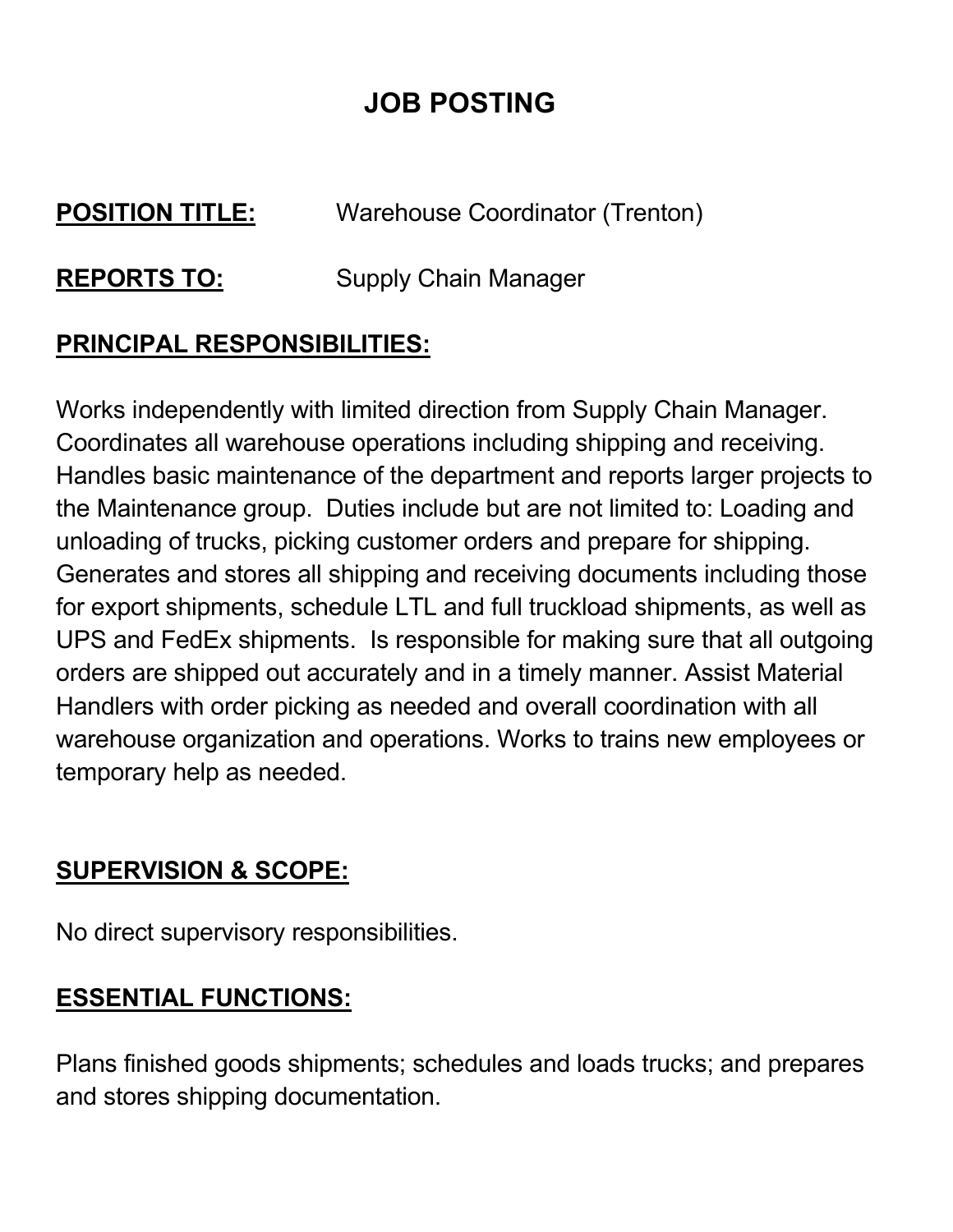Monitors customer website portals; updates system and work instruction as needed. Then passes that information on to the warehouse team.

Assures that all customer requirements are being met.

Obtains freight quotes and shipping information for Customer Service and Sales.

Moves stock weighing up to 50 pounds to and from warehouse shelves.

Maintains organization of warehouse inventory using NAV and reports any discrepancies to the Supply Chain Manager or the Production Supervisor.

Assures that all movement of inventory (i.e.: Shipping/Receiving/Re-class) is properly done through the NAV system.

Assures that all raw and finished materials are properly marked with LHB part number and unit of measure before shipping finished material or passing raw material to the warehouse.

Ensures that all warehouse, as well as shipping and receiving areas are always kept in a clean and organized manner.

Able to drive a forklift in a safe and efficient manner. \*

Operates equipment in a safe manner and in accordance with good safety practices. Must wear safety equipment in designated areas.

Maintains and/or arranges for general maintenance of forklifts and other departmental equipment (Wave).

Purchases and maintains pallet stock and shipping and receiving supplies (tape, tape guns, stretch wrap, box cutters, etc.).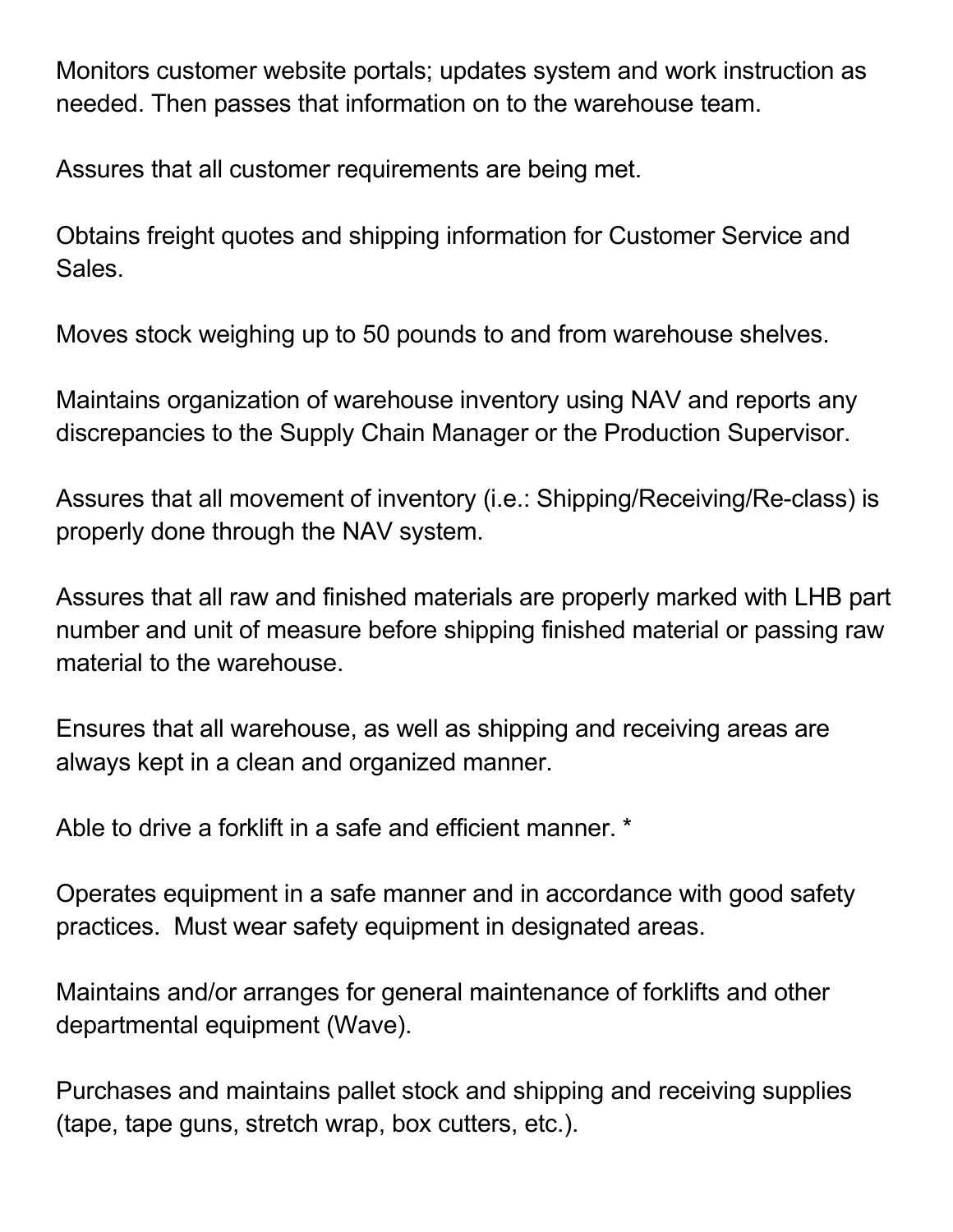Required to work overtime when necessary.

Other duties as assigned.

\*See specialized training requirements.

#### **KNOWLEDGE:**

UPS/FedEx procedures and software. High School Diploma or GED. Hazardous Material Training. Forklift experience. Microsoft Office (Outlook, Word, Excel). Enterprise Resource Planning (ERP) experience.

# **SPECIALIZED TRAINING REQUIREMENTS:**

Process Safety Management, per 29 CRF 1910.119. DOT HAZMAT Training, per 49 CFR 172.704(a). Hazardous Waste Management Procedures, per 40 CFR 265.16. Fork Truck Training and License, per 29 CFR 1910.178.

### **EXPERIENCE:**

4 years warehouse and forklift operation.

# **SKILLS AND ABILITIES:**

Must be able to work as a member of a team.

Must have ability to lead and coordinate the work of others.

Must have sufficient visual acuity to pass driver's license/forklift license tests.

Must be able to lift 50+ pounds.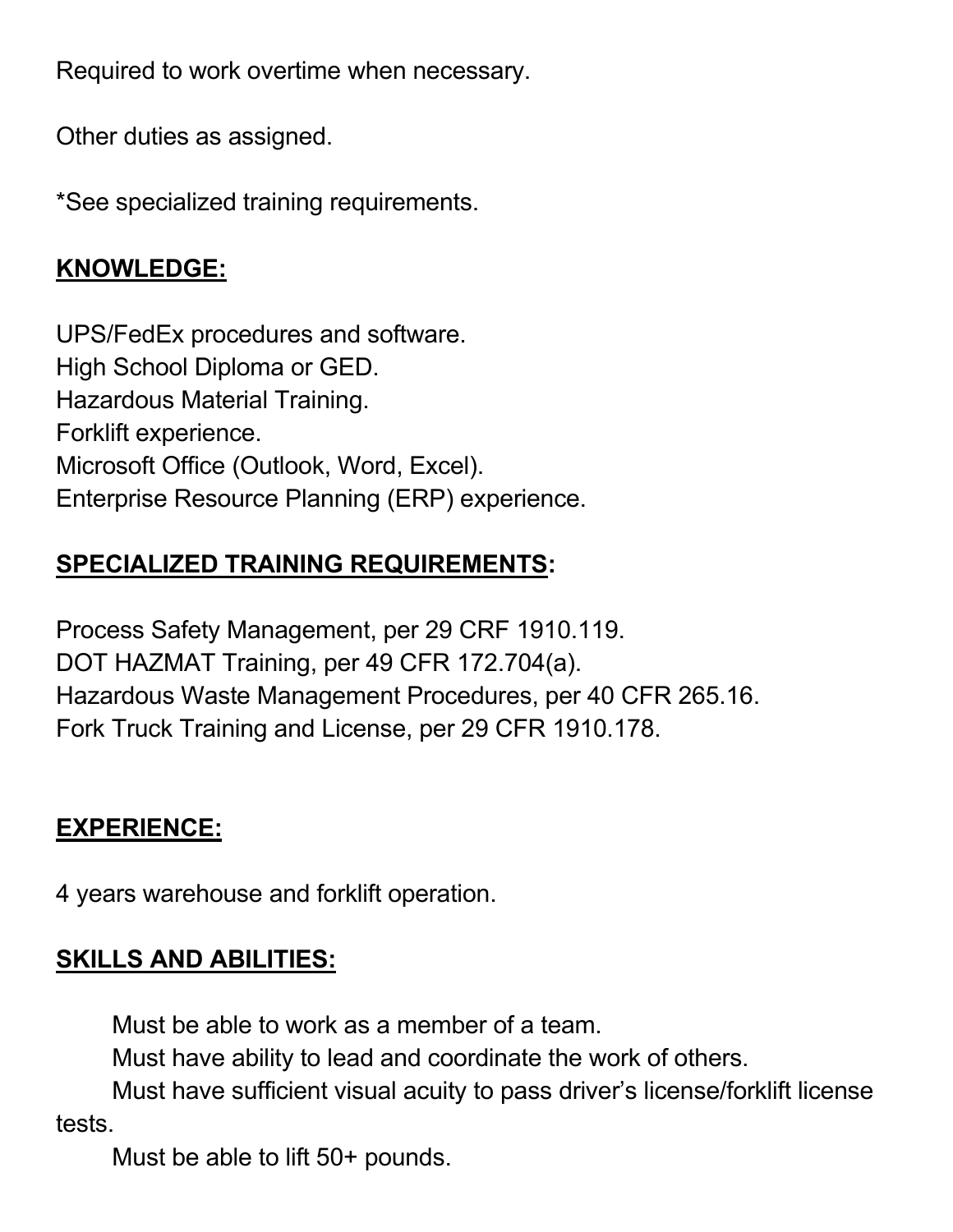Must follow written SOPs and possess a high degree of quality in work. Must have good computer skills.

Must be able to operate pallet wrapping machine.

### **MACHINES, TOOLS, EQUIPMENT AND WORK AIDS WHICH MAY BE REPRESENTED BUT NOT ALL INCLUSIVE OF THOSE COMMONLY ASSOCIATED WITH THIS POSITION:**

**Forklift Wave** 

### **LICENSES REQUIRED:**

**Forklift** 

This job description in no way states or implies that these are the only duties to be performed by the employee occupying this position. Employees may be required to follow other job-related instructions and to perform other jobrelated duties as requested, subject to all applicable state and federal laws.

**If you are or someone you know is interested and meet the qualifications, please submit your resume to Karen Nelson [knelson@lhbindustries.com](mailto:knelson@lhbindustries.com) or visit our website at [www.lhbindustries.com](http://www.lhbindustries.com/) to complete an application.**

*LHB offers equal opportunities to all persons without regard to race, color, religion, age, sex, disability, national origin, ancestry, citizenship, military or veteran status, marital status, sexual orientation, domestic violence victim status, predisposing genetic characteristics or genetic information, or any other status protected by law. Applicants who require reasonable accommodation during*